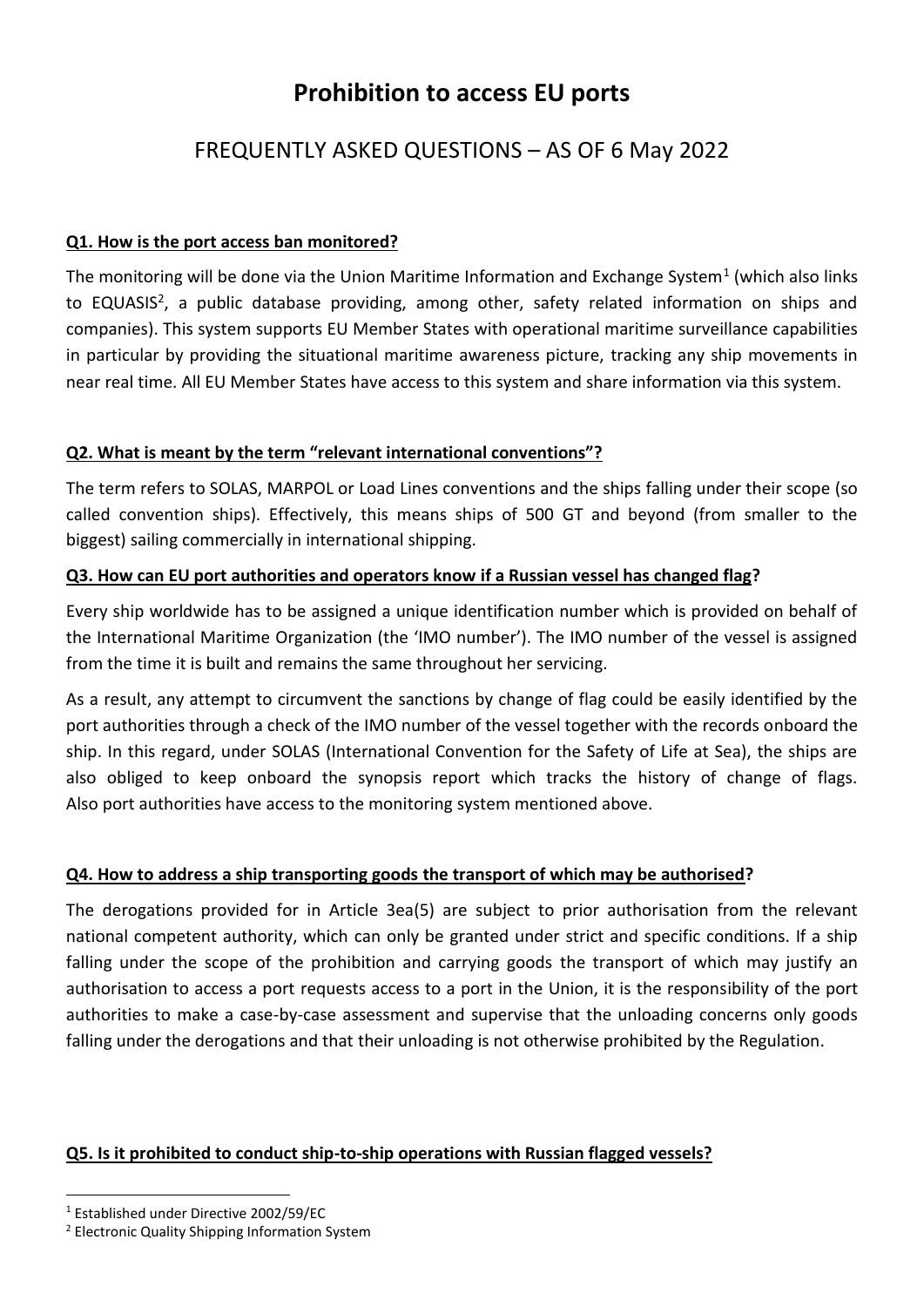Ship-to-ship operations can occur in different cases, namely a ship-to-ship operation between a Russian flagged vessel and a third country flagged vessel in international waters, a ship-to-ship operation between Russian and EU-flagged vessels, and a Russian flagged vessel and a third-country flagged vessel in territorial waters of a Member State.

By virtue of the non-circumvention clause (laid down in Article 12), it is prohibited to participate, knowingly and intentionally, in activities the object or effect of which is to circumvent prohibitions in Council Regulation 833/2014, including by acting as a substitute for natural or legal persons, entities or bodies targeted by the Regulation. Accordingly, if a ship-to-ship operation takes places with the objective or effect of circumventing the prohibition of Article 3ae of Regulation (EU) No 833/2014, such an operation would be caught by this provision. The determining element is that such a ship-toship operation is orchestrated in order for a vessel that is not subject to the port access ban to call in an EU port, where otherwise a Russian flagged vessel could not call in.

Per Article 13, the Regulation applies to all vessels that fall under the jurisdiction of Member States and vessels that are present in the territory of the Union.

### **Q6. Under the derogations in Article 3ea, how should goods be loaded and unloaded?**

National competent authorities need to ensure that each authorised entry fulfils the derogation conditions laid down in Article 3ea of Council Regulation 833/2014. This means that each entry should be authorised individually. Where a vessel has been authorised to call on a port in order to unload goods subject to a derogation, it must obtain a separate authorisation in order to load goods. A cargo-free vessel may be authorised to call on a port in order to load goods.

The loading of goods is limited to what is allowed under the derogations. Article 3ea, points (a) and (e) refer explicitly to the purchase, import or transport into the Union. Accordingly, loading of goods would only be possible if there is a purchase or further transport into another Union port as final destination. It remains to be determined why a Russian-flagged vessel would provide transport services between two EU ports in such a case. Points (b) and (d) allow for an entry into port whether the purchase, import or transport is for the Union or to a third country.

#### **Q7. Can Russian flagged recreational crafts berthed in EU port remain or leave this port?**

Russian flagged recreational ships that were berthed in the port of a Member State before 16 April 2022 do not fall under the scope of the prohibition since their sole presence does not amount to access into a Union port. However, upon leaving a Union port, any request to return would result in calling into a Union port and be prohibited under Article 3ea.

If such a Russian flagged recreational ship, due to its size or technical characteristics, would not be able to leave the territory of the Union upon exiting the port, Member State authorities should not allow its departure, knowing that it would not be allowed to come back into an EU port. Accordingly, a recreational craft should be allowed to leave the port only if it will travel outside the Union territory.

Furthermore, any person or entity listed in Annex I of Council Regulation (EU) 269/2014 is subject to an asset freeze and any of his/her/its assets, including recreational crafts, should be frozen.